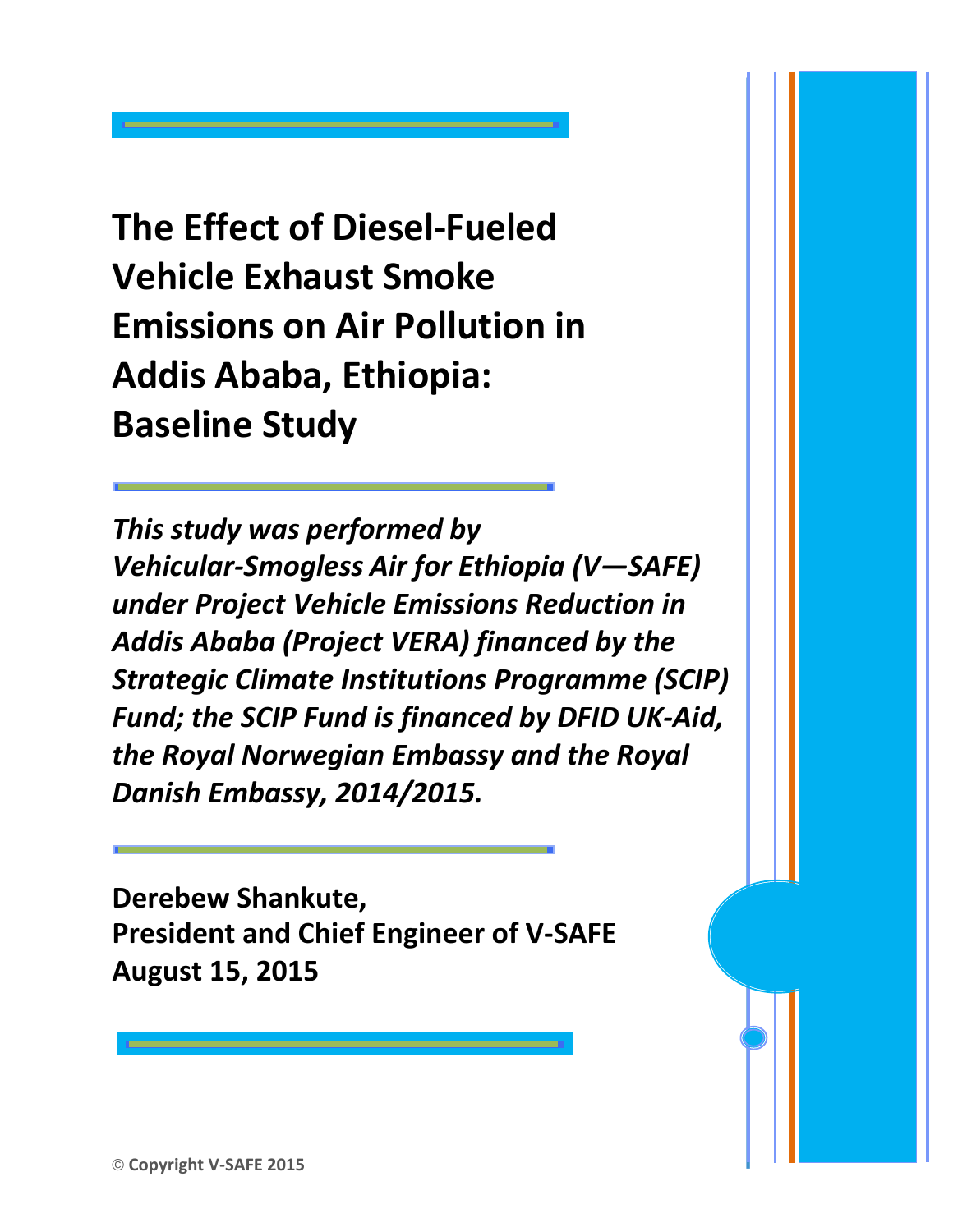## **1. Executive Summary**

A 2012 V-SAFE report (Benjaminson &Shankute, 2012) on air pollution in Addis Ababa caused by gasoline-fueled vehicles demonstrated that approximately 50% of the city's vehicles produced about 90% of the hydrocarbon (HC) and carbon monoxide (CO) emissions. Furthermore, the same report confirmed that the concentrations of particulate matter (PM) levels in the city's ambient air was at least eleven (7) times, on average, higher than comparable United States of America (USA) and World Health Organization (WHO) standards.

The report recommended that Addis Ababa's government officials and concerned environmental stakeholders take intervention measures to reduce vehicle pollution, which poses risks to human health and the environment.

Addis Ababa is a fast-changing city whose recent economic growth is one of Africa's success stories. The city attracts tourists, businesses and manufacturing industries that provide employment opportunities to the city dwellers where-by increasing the city's revenue. In addition, the city hosts headquarters of numerous continental and international organizations; and the city is often referred to as the "political capital city of Africa" due to its historical, diplomatic and political significance for the continent of Africa.

Consequently, for the city to uphold its continued significance in Africa and to enjoy sustainable economic development, the city government must reduce vehicle emissions and environmental degradation. Everybody wants to work and live in a clean city. However, visible haze detracts from the clean impression that visitors, investors and customers have.

In 2014/2015, V-SAFE received a grant from the *"Strategic Climate Institutions Programme (SCIP) Fund; the SCIP Fund is financed by DFID UK-Aid, the Royal Norwegian Embassy and the Royal Danish Embassy",* to implement a project entitled "Vehicle Emissions Reduction in Addis Ababa" (Project VERA) in partnership with the Addis Ababa Environmental Protection Authority (AAEPA). The four main objectives of Project VERA included the following:

- 1. Initiate public awareness media and outreach campaigns,
- 2. Build a pool of trained and knowledgeable automotive technicians and engineers,
- 3. Establish a pilot inspection and maintenance (I/M) program, and
- 4. Perform a diesel-fueled vehicle particulate emissions study.

For the first objective, public awareness campaigns were publicly disseminated through media outlets to raise public awareness of the harm caused by vehicle air pollution. V-SAFE and AAEPA jointly designed audience-targeted media relations, events, speaking engagements, videos, posters, etc. and jointly executed the public awareness campaign.

For the second objective, automotive emissions control technology (ECT) training sessions were provided to over 100 government technicians, academic, and civil society stakeholders. V-SAFE developed the syllabus and conducted the training. The training focused on the operations, diagnoses and repair of automotive engine ECT's. The training provided hands-on knowledge of how harmful exhaust emissions are created when ECT's are not functioning as they are designed. At the same time,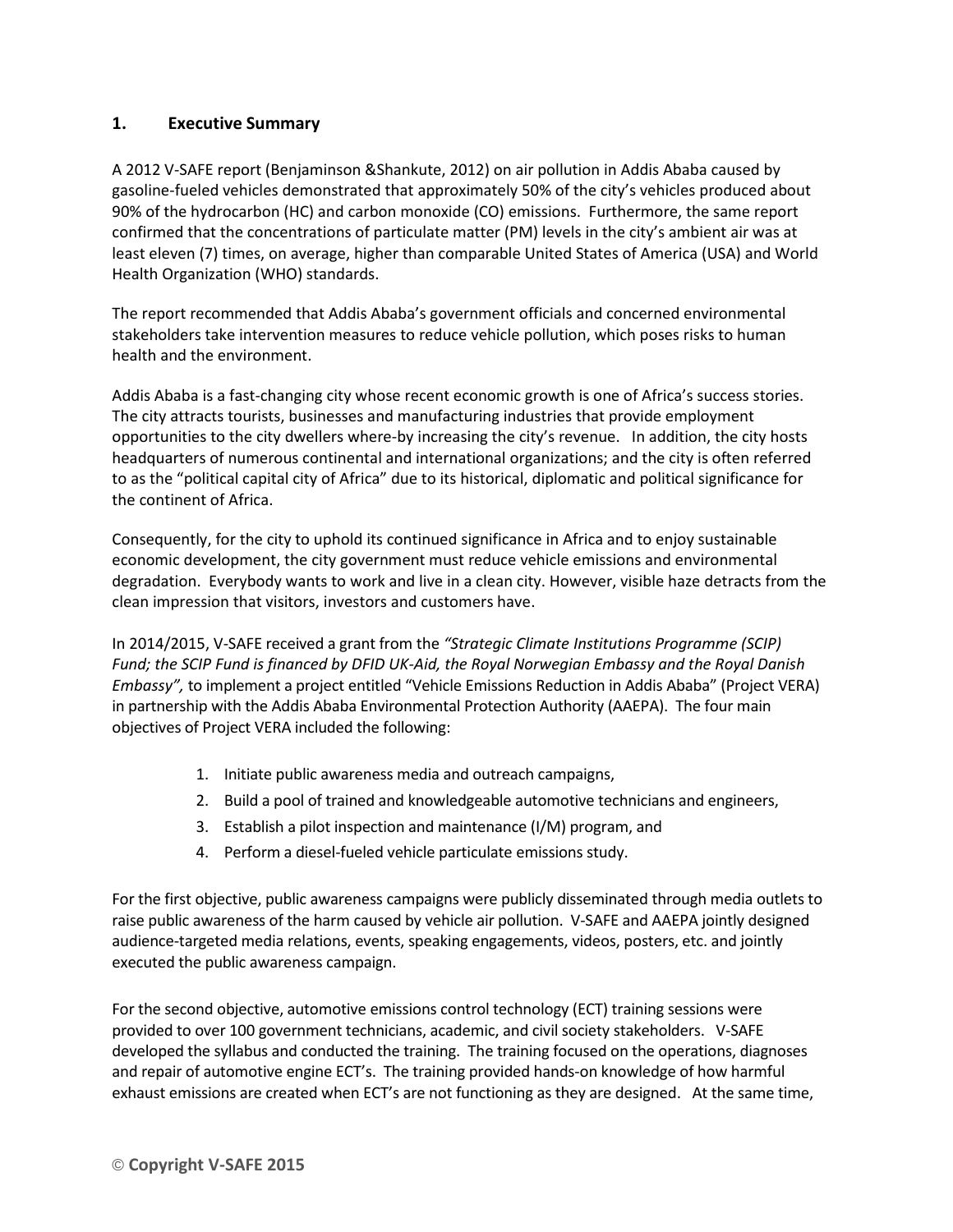the training demonstrated that when malfunctioning ECT's are proper repaired, then the harmful emissions they create could be eliminated.

For the third objective, a pilot I/M program concept was designed for government implementation. Primarily, V-SAFE developed the conceptual design of the pilot I/M and trained the AAEPA staff on it. Then, V-SAFE and AAEPA trained other governmental stakeholders from different governmental agencies and together implemented a small-scale pilot I/M.

The fourth objective is the subject of this report. This report quantifies and evaluates the contribution of diesel-fueled vehicle exhaust particulate emissions to the ambient air pollution of Addis Ababa.

Ethiopia's urban air pollution has significant health consequences that strongly correlates to the low average life expectancy of about 59 years(WHO, 2011). The air in Addis Ababa is characterized by high levels of PM and high levels of ozone. Diesel PM emissions are made up of tiny particles that can be inhaled and penetrate deeply into the lungs. PM is a precursor of lung cancer, respiratory and cardiovascular problems, as well as the cause of many environmental issues (CARB, 2011).

Diesel particulate material<sup>1</sup> is responsible for the black smoke traditionally associated with diesel-fueled vehicles. However, worldwide, things have been changing. Over the last twenty years, diesel engine manufacturers have developed new diesel emission control technologies. These technologies are now required and are common on diesel vehicles in many parts of the world. The result is much lower diesel PM emissions than from engines without the new technologies. Because of economic pressures, fleet turn-over, that is, the replacement of old vehicles with new vehicles, is slow in Ethiopia. Additionally, because of a small diesel fleet relative to the city's population (about 500,000 vehicles to 5 million people), the vehicles in the fleet undergo heavy use over long lifetimes. Further, cost-effective engine parts and diesel engine maintenance expertise are not available. The result is that the current diesel fleet in Addis Ababa is primarily made up of old, worn out engines, heavily overloaded, pre-emissioncontrol technologies in an operating environment lacking regular maintenance. As the result, diesel engines in Addis Ababa release black smoke.

When diesel engines do not receive regular preventive maintenance, they can release elevated levels of black smoke. Because of this condition, engines inefficiently consume fuel resulting in monetary waste of purchased fuel by both vehicle owners and the Ethiopian government. A 1996 study in India on "Diesel Smoke and Fuel Consumption" developed a correlation between diesel smoke and fuel consumption (Rogers, 2002). This study applied the correlation to Addis Ababa's diesel-fueled fleet. If the average smoke opacity<sup>2</sup> value was to drop from 80% to 40%, Addis Ababa could save between 100 million and 200 million Ethiopian Birr, approximately \$5 million to \$10 million USD, yearly in fuel costs alone. This figure does not include cost savings attributed to benefits gained in improved health and quality of life, as well as vegetation, building and other environmental quality benefits.

 $\overline{a}$ 

 $1$  Diesel Smoke—Particles, including aerosols, suspended in the exhaust stream of a diesel engine which absorb, reflect, or refract light.

 $<sup>2</sup>$  Opacity is the degree to which diesel exhaust smoke blocks light, and the basis for measuring the amount of</sup> smoke coming from a diesel-powered vehicle. Poorly maintained or malfunctioning engines are the cause of excessive exhaust smoke.